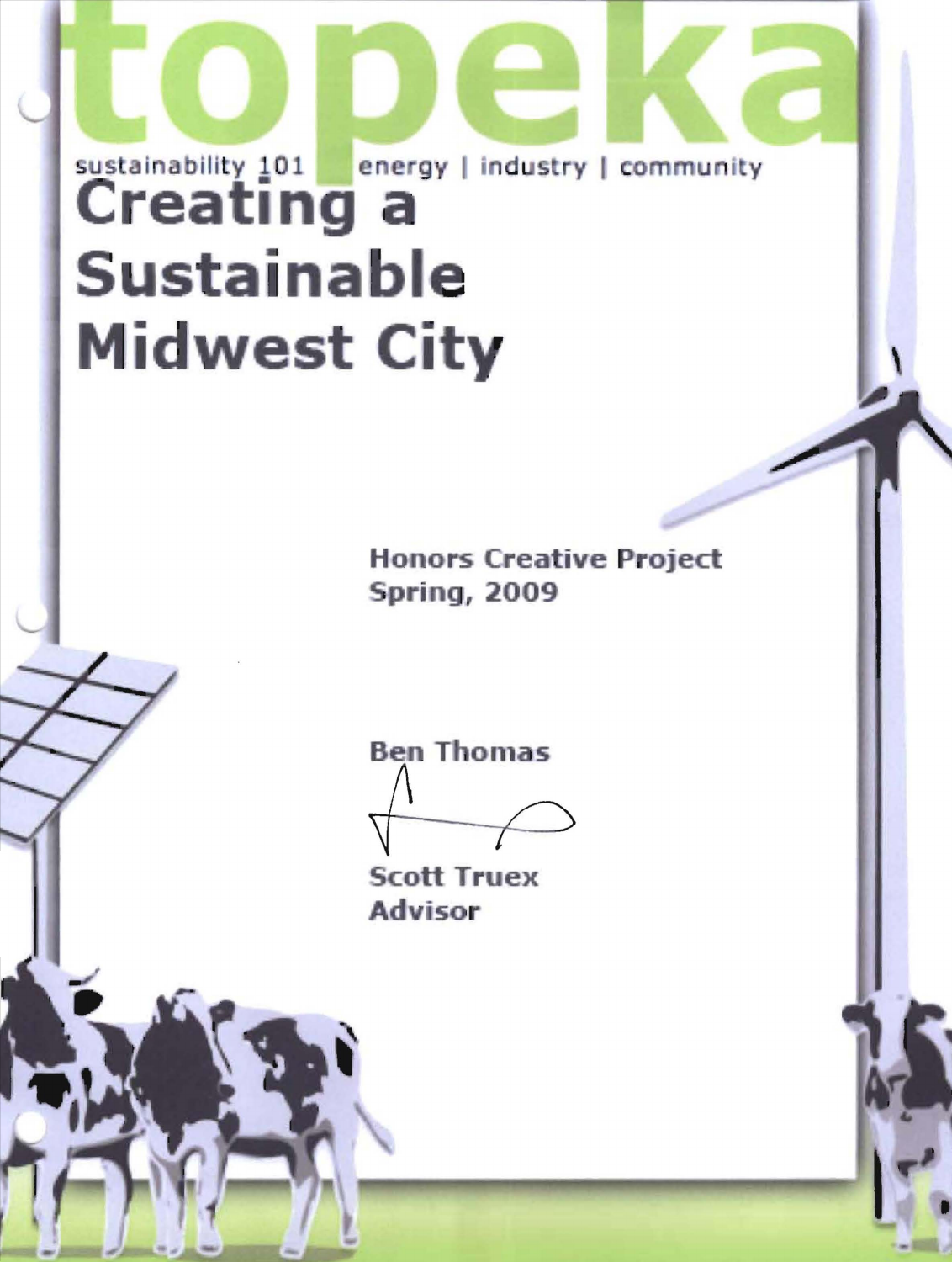# **-topeka Creating a Sustainable Midwest City**

An Honors Thesis (HONRS 499)

by Ben Thomas

Thesis Advisor Scott Truex

Ball State University Muncie, Indiana

May 2009

Graduation date May 2009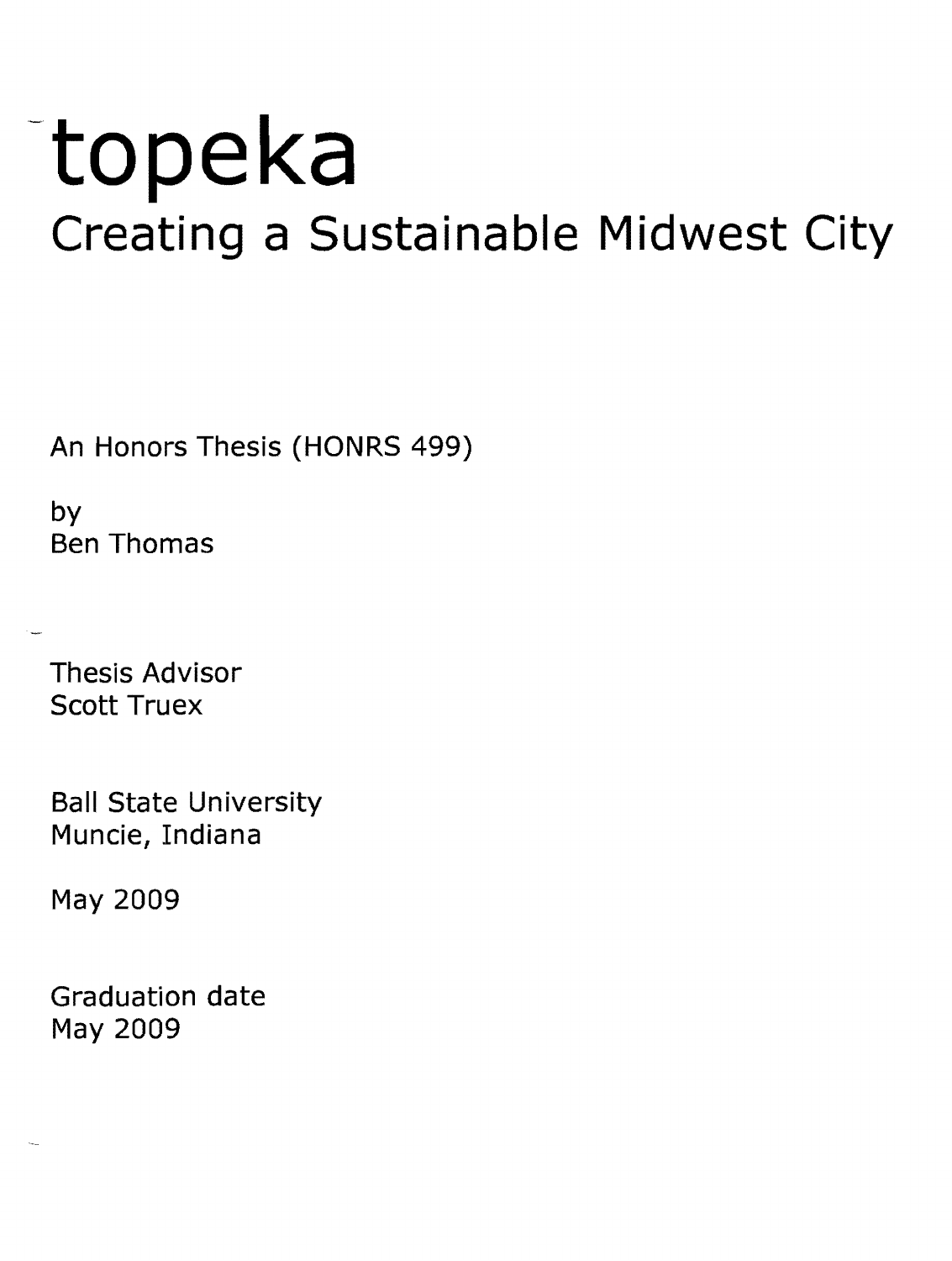

# **abstract**

This creative project is an education piece in sustainable urban and community design for Topeka, Indiana, a small rural town situated in Northern Indiana. A team of students and professors from Ball State University's College of Architecture and Planning and the Community Based Projects outreach program created the community design. Topeka approached the CBP in 2008, desiring a progressive vision for the future of their community, seeing the decline of their existing urban fabric, industrial core, and looking ahead to the potentials for more sustainable design.

CBP hosted a charrette, an intense 3-day design visioning with heavy community interaction in November 2008. The charrette was different from past charrettes the CBP has performed in its focus on the entire scope of sustainable developmentenergy, industry, and community-as its inspiration. One uniting vision was prepared through focusing on these three key pieces. This vision represents a community that is rich in the quality of life it provides for its residents.

This website and the vision the CBP drew from the ideas and creations of the people of Topeka is divided into four parts:

- 1. A section about sustainability-basic facts, what we deal with today, and how to change that.
- 2. Energy information, primarily dealing with how Topeka currently gets its energy, and how that could be shifted to renewable integration in the future.
- 3. Industry and economic catalysts-how to create new jobs in growing industries from the current expertise held by the workforce.
- 4. Community designs and ideas in how to capitalize on the interaction of the people of the town while making it equitable for all.

#### **acknowledg ments**

I would like to thank my many advisors and councilors on this project, including Professors Bruce Race, Lohren Deeg, and John Motloch, but most of all my advisor, Scott Truex. Without their guidance and prodding for further exploration, this would not have been possible.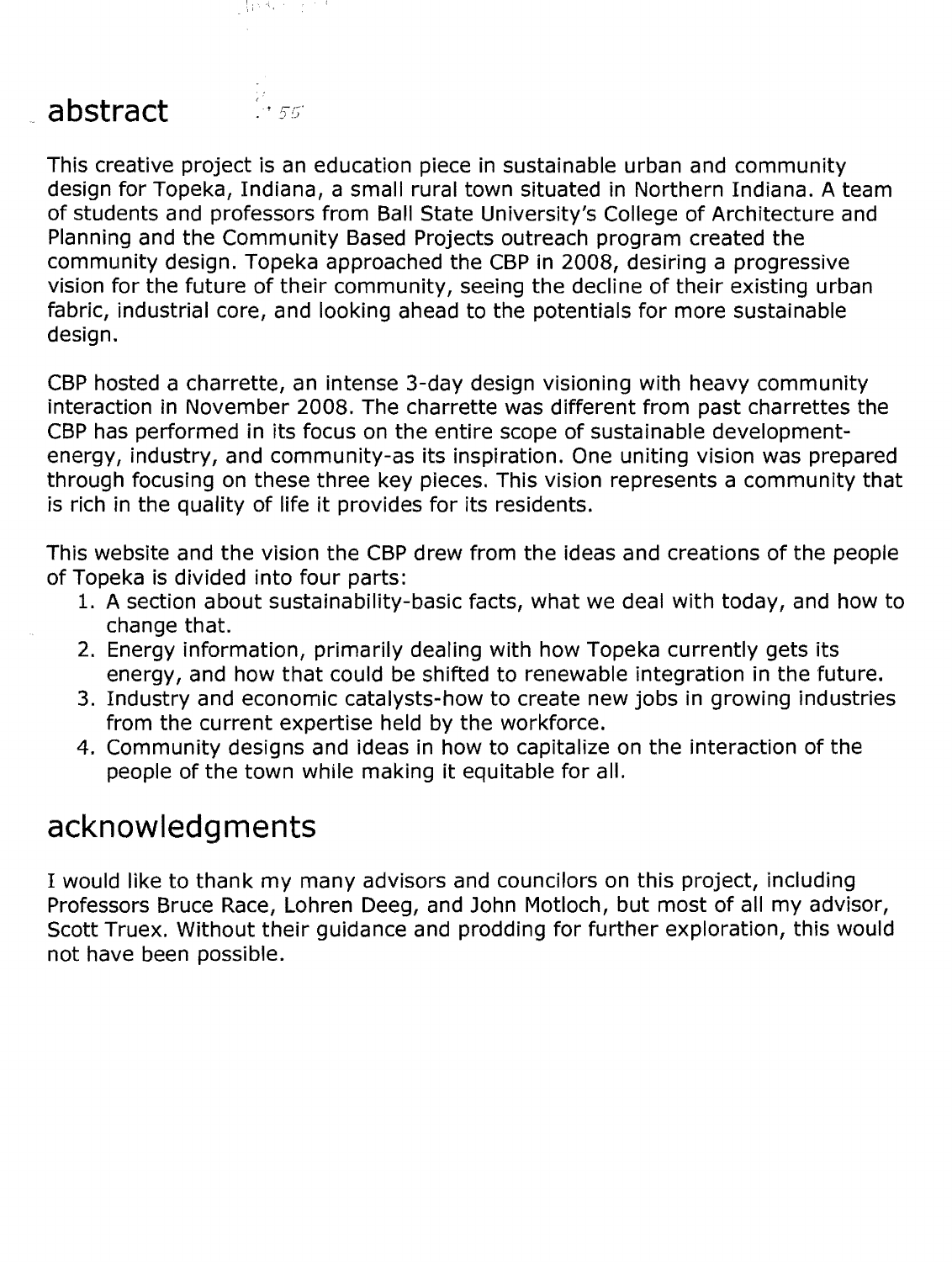# .- **author's statement**

 $\frac{1}{2}$ 

In today's world, urban planning and development has become one of the most preeminent industries in securing our society's future. Urban planning advocates a holistic, designed approach to solving the complex problems we encounter as a result of human degradation of the biosphere. As our economies have grown grossly out of proportion in the past century, our attention to design and business with nature has turned to design without and business against nature. This exploitation of resources and pollution resulting from our industriousness has led to global challenges of ever-growing severity: climate change, overpopulation, famine, health and disease, and natural disasters have increased more and more as we have raped the environment for our own personal and societal gain. Our sprawling suburbs and polluting factories have reduced our lives to living in the isolation of a car to move between the different uses of our lives.

One of the key parts to urban planning's reunion between the environment and economics is the integration of the community and social equity to balance the triple bottom line of sustainability. Community involvement is done through surveys, neighborhood meetings, and design charrettes. With Topeka, all of these were critical parts to their visioning process outlined in this project, but mot of all was the emphasis of the charrette. French for, "on the cart," a design charrette is an intense design experience spanning two or three days and rendering entire redesigns of a community. It is conducted by an outside source, Ball State University's Community Based Projects venture in this case, and integrates the people of the community continually into the process. This experience is a vital piece to a community "owning" their design and advocating for the betterment of themselves.

This project is the result of a charrette in Topeka, Indiana. A small Midwest America town, complete with farming, industry (RVs and manufactured homes), and the "small town" feel that is come to be expected from Indiana's cornfields. There is also a significant Amish presence in the town, lending to many cottage industries and an unusually large amount of sustainable lifestyles already in existence.

Charrettes are typically presented upon their finish at some community-gathering event. Afterward, CBP staff prepares reports and presentations for the community to take to developers and designers in the implementation phase. The challenge of this creative project was to enhance those reports and presentations with the emerging media given us by the Internet. The goal was to harness the power of social media and the World Wide Web to expand the limitations of hard copied reports and oneto-one presentations to limitless bounds. The Internet serves as a functional tool in expanding the traditional vertical dissemination of information (peer-to-peer, etc.) to a horizontal presentation, effectively allowing hundreds or thousands to access and learn, ideate, and inform themselves based upon the content communicated.